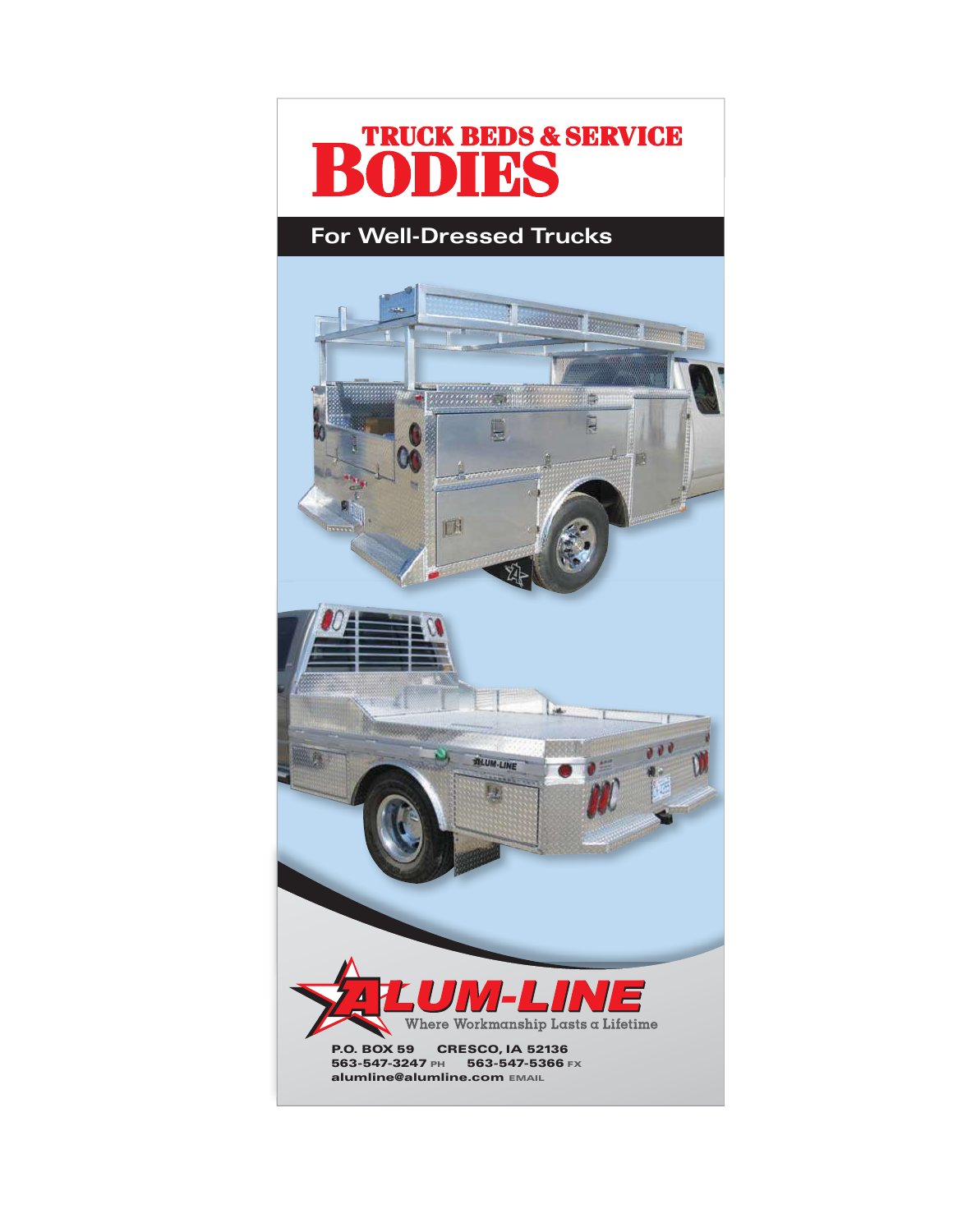

# *When Your Work Truck Demands The Best... ALUM-LINE*

Looking good on the road, at the show, and on the job site is important. It's also important to have a truck body that will take the demands of hard work year in and year out. That's what ALUM-LINE is all about.

When you want to purchase the best value in a long term truck body, an all-aluminum body from ALUM-LINE is the only way to go. It will save you money. ALUM-LINE bodies are built strong yet, are light weight. They require minimum maintenance and will look great now and in the future.

Why are ALUM-LINE bodies better than others on the market? We use all aircraft grade heavy-duty aluminum extrusions. This gives you a professional looking and performing product, not an off-the-shelf imitation. Check out our main framing and the thickness of our walls. You will see that your body is built to last a lifetime. Your truck body is essentially custom. You choose the design that's right for you along with options that give your truck body that personal touch.

Most importantly, we have nearly 30 years of experience in the design and fabrication of ALL-ALUMINUM transportation systems. This ensures you of a proven product that's backed by our strong commitment to customer service and satisfaction.

ALUM-LINE truck bodies carry a five year workmanship warranty and 10 years on aluminum extrusions. Further details for each body line are available upon request.

**SO, WHEN YOU NEED YOUR WORK TRUCK TO REALLY WORK FOR YOU... GET ALUM-LINE... IT WILL GET THE JOB DONE FOR YOU WITH A LIFETIME OF SERVICE.**







1. Truck bed with boxes on top and below. Finished with tapered rear corner, side skirting, louvers and lighted bulkhead.



2. Equipped with optional above bed tool boxes, upright front tool boxes, rear step bumper, louvered bulkhead and short sides. You can build a body your way.



3. Component body. With our special front corner cutouts, you can have tall upright boxes yet the strength of a platform body. Extra storage includes removable top boxes and small boxes behind the wheels. A lower price alternative to a service body.

"Where Workmanship Lasts A Lifetime"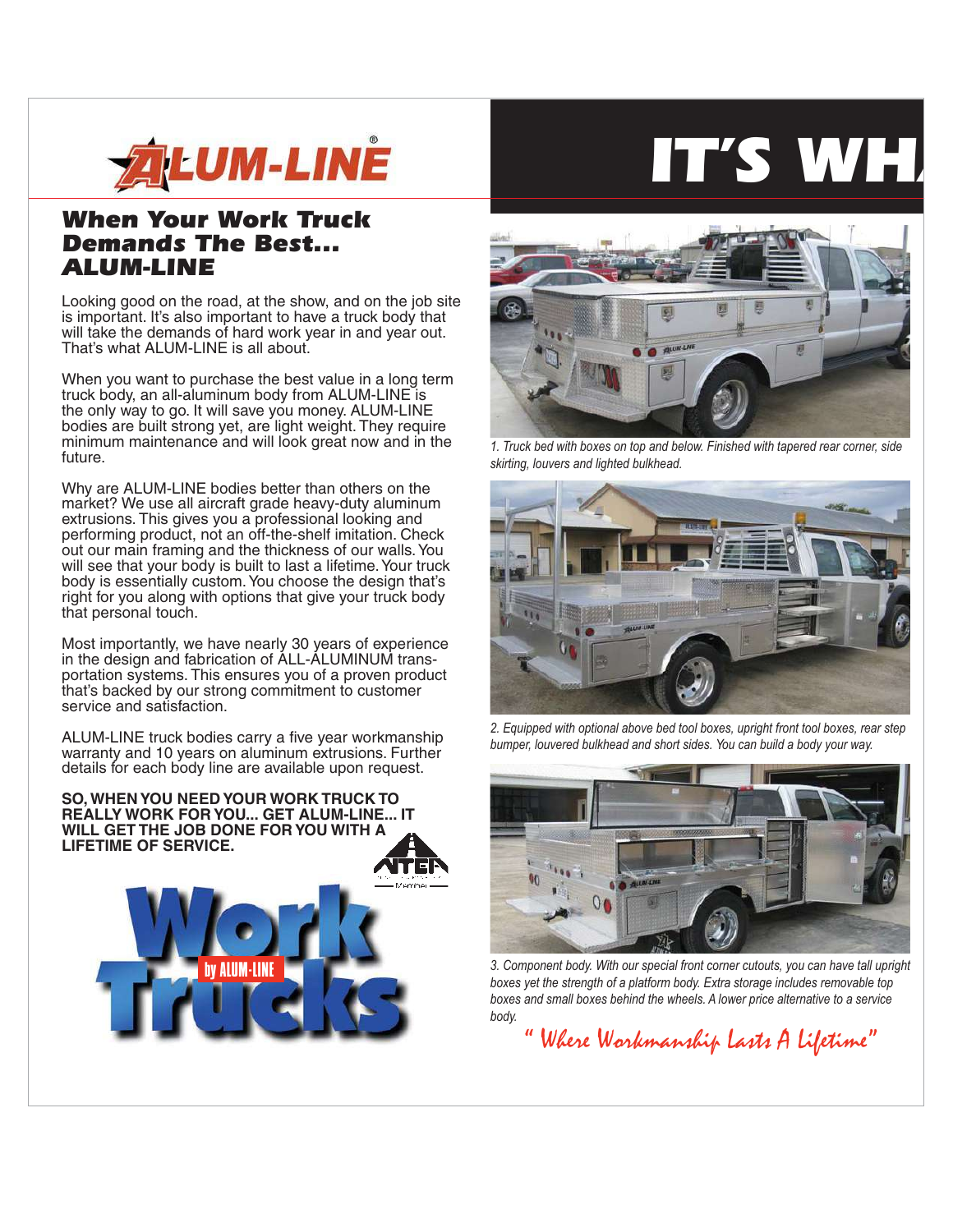# AT THE WELL DRESSED V



4. Beds can be designed with a frame cut-out to attach special use equipment. Side boxes can be built any height. Beds built tough enough for medium-duty trucks.



5. Overhead ladder racks can be made permanent or removable. Side boxes are available with double drop-down doors. Large front storage boxes.



6. Special use service trucks can be designed to fit your need. ALUM-LINE has designed a variety of bodies for all your contractor needs.



7. Our most popular truck bed package. Lighted bulkhead, tapered sideboards, underbody tool boxes, mud flaps, and fifth wheel trap door.



8. Another choice of sides can be matched to almost any inch increment you desire. All hitches used with ALUM-LINE beds are attached to the frame of the truck.



9. Give your bed a personal touch. Extra boxes, rub rail, wheel flairs, plus more. All types of lengths and widths available.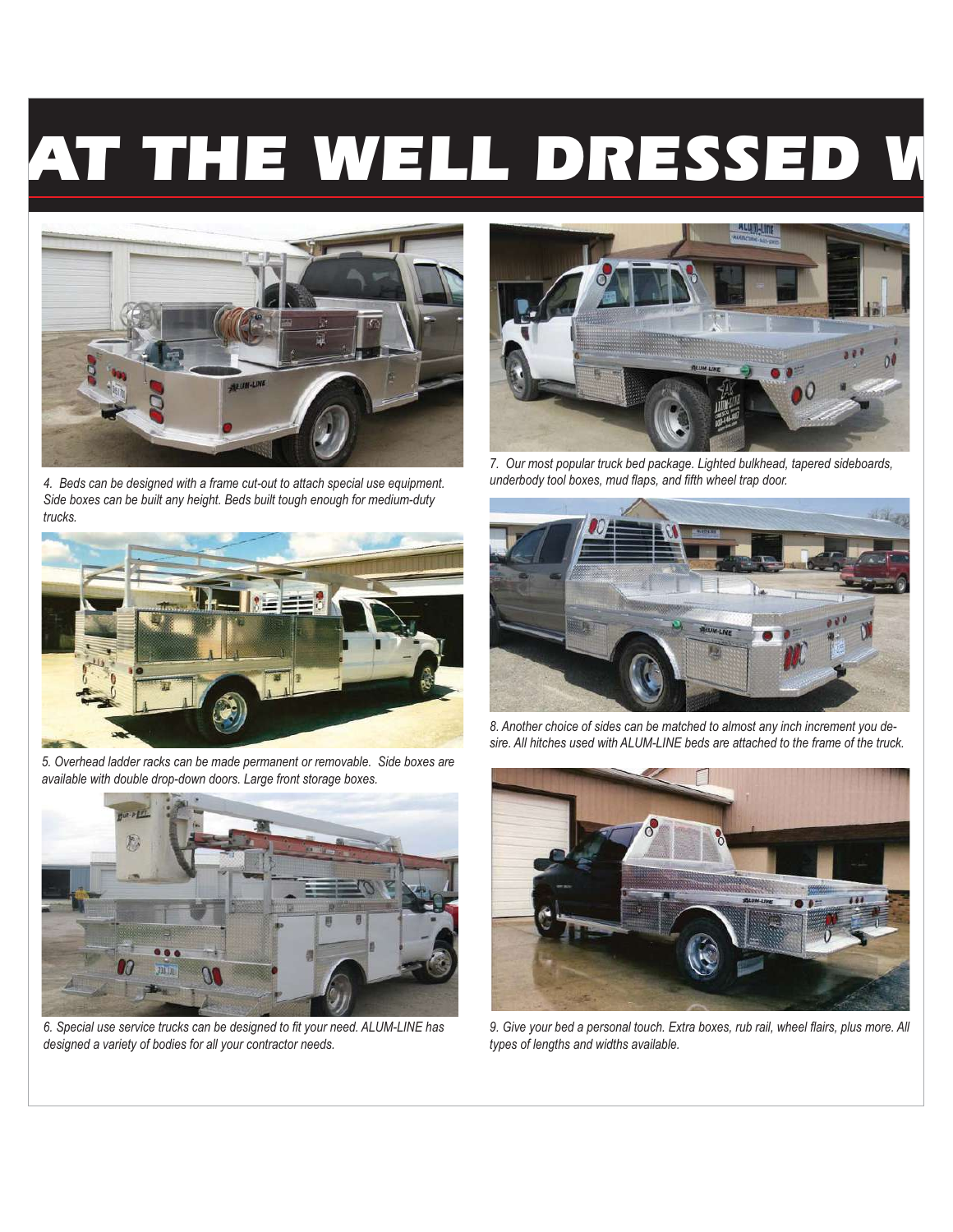# VORK TRUCK WEARS



10. Standard package includes open window bulkhead, light package and stake pockets. Everything you need for a classy look. Popular options include louvers and lights, rub rail and under side boxes.



11. We will build any size bed to fit your dimensions. Light weight beds are an ideal alternative to pickup boxes and give you more universal uses. Pictured with tapered rear corners.



12. The "Xtreme" body. Our combination service body and Pro-Hauler gives you a stylish body with lots of storage.



13. Truck Beds can be designed for any special needs. The above bed is equipped with fold-down ramp..



14. ALUM-LINE will build beds up-to 24' in-length and 20,000 lb capacities. Special strength features include: 1/2" thick outside rail, 3" I beam, 1/4" wall cross members on 12" centers, and 1 1/4" extruded flooring. Put our bed to the test... You will be very satisfied. All types of loading ramps available.



15. Truck bed with 36" high stake rails. Stake racks are available in any height or in solid sides. Sides are light weight and are easy to install or remove. Rear doors can be pull-out or swing-out design. Used with rub rail with stake pockets.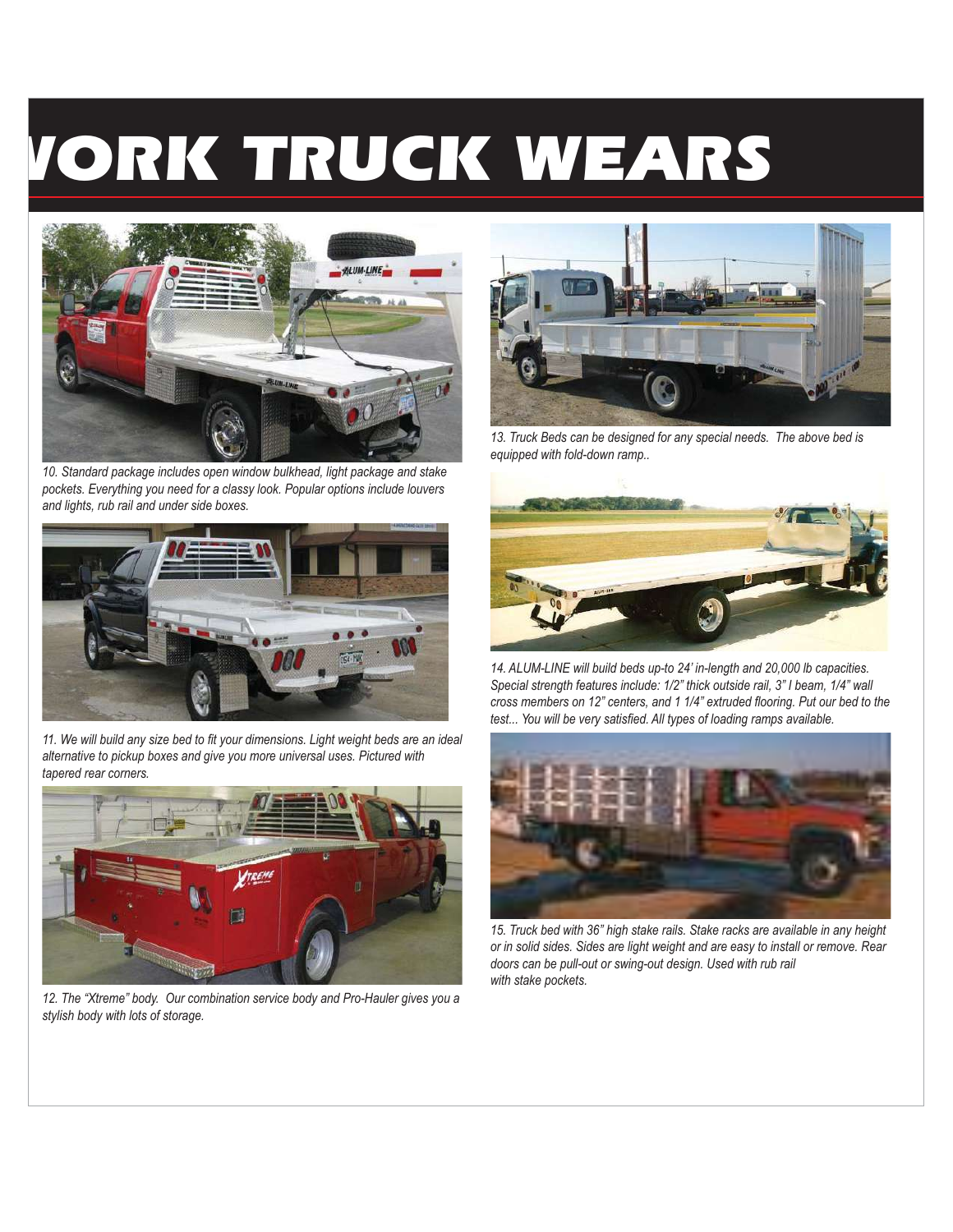#### **HOIST BEDS**



16. ALUM-LINE dump body platforms are heavy duty. Special strength options include; 1/2" thick outside framing with 1 1/4" extruded flooring. Channel long sills and heavy duty bulkheads complete the package.



17. Bed capacities up-to 12 ton are available. Our extruded flooring offers easy dumping. Permanent solid sides come in a variety of heights and in either smooth, extruded, or diamond plate material.



18. Special dump body set up using a "Back Pack" behind the cab. "Back Packs" provide extra storage for large tools, shovels, etc. Please note the hinged sides for multiple use.

## **SERVICE AND RESCUE BODIES**



19. One of our most popular set ups. Compartment height at 40" with overhead ladder rack and step bumper. Other popular options include 4" deep flip top compartments on top, adjustable shelving, slide out trays, painted do aluminum construction.



20. Service body with extra height. Multiple compartments per side and<br>finished I .125 smooth aluminum painted sides. Rear step bumper and rolled fender flares. More information is available on our complete line.



21. All types of customizing available including shelving, transverse compartments, roll out trays, double pan doors, door stops, special latches, hanging hardware, and interior lighting. Our service bodies have been used and approved by the U.S. Army.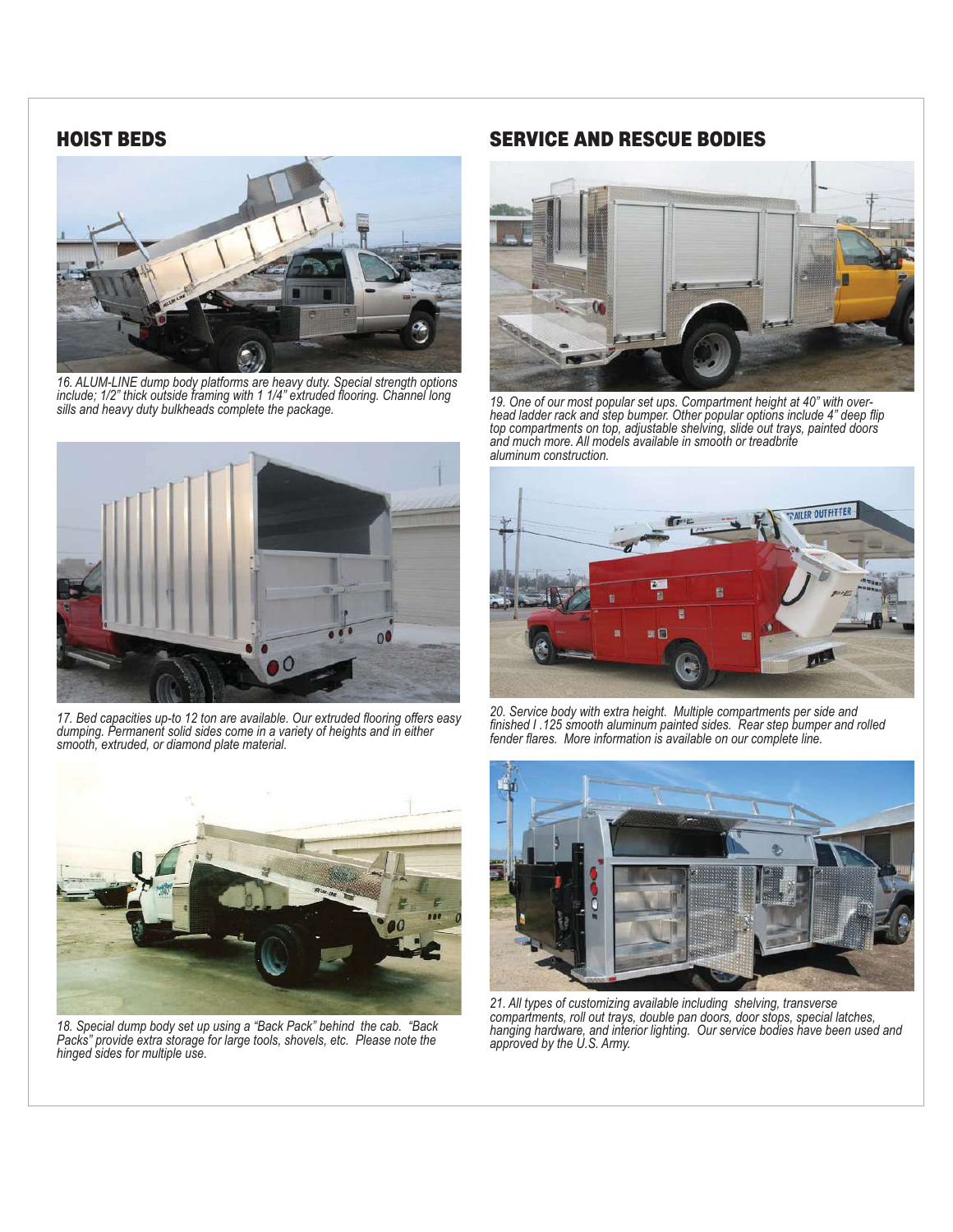# **PRO-HAULERS**



2. A very attractive bed that is loaded with standard features. Such as: heavy-*Luy* headache rack with louvers and lights, tapered sides and rear corners. Choose from smooth or diamond plate sides. A show stopper everytime. More *pformation is available on our Pro-Hauler lineup.* 

# **ALL ALUMINUM TRUCK BEDS**

# *Featuring:*

- **Less weight. Saves wear and tear on truck and increases fuel milage.**
- **No costly maintenance. Never needs painting and will clean up like new.**
- **Heavy-duty construction. Built for rugged use. Will out last steel and wood beds.**

#### **Standard Features:**

- 1. ALL-ALUMINUM CONSTRUCTION. .125 DIAMOND FLOORING.
- 2. ICC LIGHTING. NINE CLEARANCE LIGHTS.
- 3. REAR SKIRT WITH STOP, TAIL, BACKUP, AND LICENSE PLATE LIGHT ( ALL SEAL BEAM )
- 4. EXTRUDED ALUMINUM SIDE RAILS WITH STAKE POCKETS. ( RUB RAIL AVAILABLE).
- 5. 3" I-BEAM CROSS MEMBERS ON 16" CENTERS.
- 6. HEAVY-DUTY HEADACHE RACK.

# **Standard Sizes:**

- 8' 6" LENGTH X 80" WIDTH ( FOR SINGLE REAR TIRE APPLICATION ).
- 8', 9', 11', 12', UP-TO 24' LENGTHS AVAILABLE.
- 94" WIDTH STANDARD.
- OTHER CUSTOM LENGTHS AND WIDTHS AVAILABLE.
- THE POSSIBILITIES ARE ENDLESS.

*MOUNTING SILLS AVAILABLE*

## **OPTIONS:**

- 1. ALUMINUM SIDE RACKS. STRAIGHT OR TAPERED (ANY HEIGHT AVAILABLE ).
- 2. ALUMINUM MUD FLAPS AND ROCK GUARDS.
- 3. HINGED GOOSENECK TRAP DOOR.
- 4. BED CAPACITIES UP TO 20,000LBS.
- 5. RUBBER DOCK BUMPER.
- 6. MESH OR LOUVERED WINDOW.
- 7. ACCENT STRIPING, ALL COLOR GROUPS.
- 8. TOOL BOXES.
- 9. ALUMINUM GAS INTAKES.

10. LED Lighting

- *( Plus many not listed )*
- *All beds available without headache rack and rear skirt.*
- *Ask about customizing to your own particular needs.*

# ALL ALUMINUM SERVICE BODIES

### STANDARD FEATURES:

1. All-aluminum treadbrite or smooth construction. Heavy-duty .125 aircraft grade aluminum. Alum-Line uses heavier gauge than necessary. Our bodies are designed to withstand offroad use.

2. 3" I-beam floor frame on 12" centers. 3" I-beam mounting sills included. You can expect heavy-duty extrusions and gussets where needed.

3. Recessed doors with our double gasket seal. Three compartments each side with gas shock door hold-backs. All doors include reinforcement post. 4. Stainless steel double catch paddle latches. The best looking device

available. Includes key lock. Optional D-rig latches available. 5. Rubber mounted seal beam stop, turn an backup lights. Seal beam cargo

lights on all corners and license plate light. 6. Stainless steel strap hinges with stainless steel bolts and nuts. These

heavy-duty hinges will provide maximum strength.

7. Heavy-duty fold-down endgate wit spring-load latches.

8. Aluminum rolled fender flares.

9. We can custom build almost any size you need. Five (5) year workmanship and 10 year material warranty. Lengths up to 20'.

#### STANDARD SIZES:

| <b>MODEL#</b> | <b>SIZE</b><br><b>WXL</b> | <b>BOX</b><br><b>HEIGHT</b> | <b>BOX</b><br><b>DEPTH</b> | CA. |
|---------------|---------------------------|-----------------------------|----------------------------|-----|
| SB868240      | 82" X 8'6"                | 40"                         | 15"                        | 56" |
| SB868260      | 82" X 8'6"                | 60"                         | 15"                        | 56" |
| SB99440       | 94" X 9'                  | 40"                         | 20"                        | 60" |
| SB99460       | 94" X 9'                  | 60"                         | 20"                        | 60" |
| SB869640      | 96" X 8'6"                | 40"                         | 20"                        | 56" |
| SB869660      | 96" X 8'6"                | 60"                         | 20"                        | 56" |
| SB129440      | 94" X 12'                 | 40"                         | 20"                        | 84" |
| SB129460      | 94" X 12'                 | 60"                         | 20"                        | 84" |
| SB129640      | 96" X 12'                 | 40"                         | 20"                        | 84" |
| SB129660      | 96" X 12'                 | 60"                         | 20"                        | 84" |

Other custom lengths, widths, and heights available\*